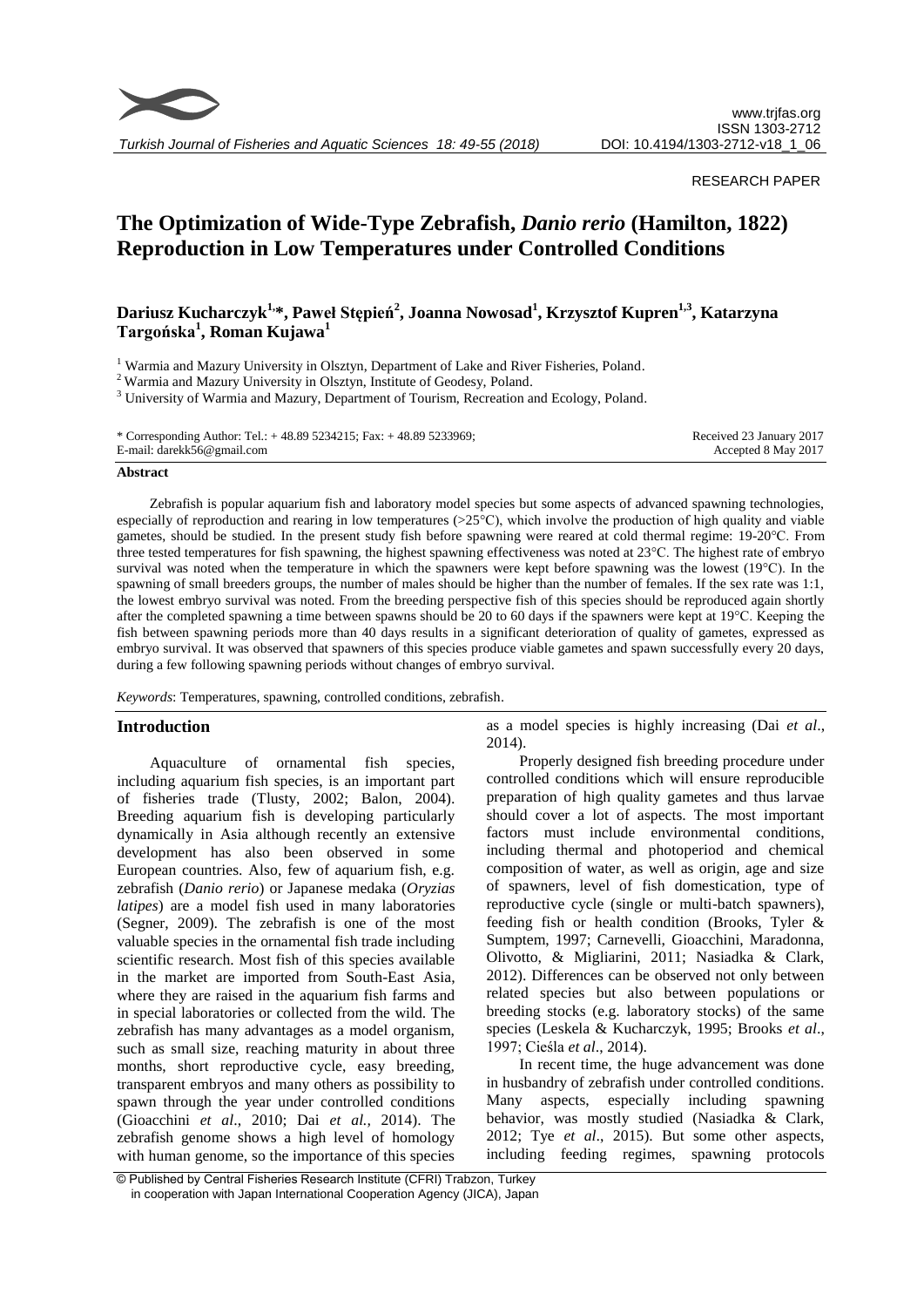depending to the prior conditions, zootechnical procedures of involved spawning which caused high number of produced and spawned eggs and high gametes quality could not be study enough (Gioacchini *et al*., 2010; Chen & Ge, 2013; Tye *et al*., 2015). Zebrafish have asynchronous ovaries, containing follicles at all stages of development (Selman *et al*., 1993) as well as mature eggs. The growth and maturation of the oocyte occur over a period of about 10 days (Csenki *et al*., 2010; Nowosad, Kucharczyk, & Targońska, 2017), and in laboratory conditions, eggs are spawned throughout the year. For this reason, short time of changing zootechnical protocols, e.g. feeding regime, temperature, photoperiod, *ect* … might influence changes in reproductive parameters such as fecundity, embryo survival rate or larvae quality (Nowosad *et al*., 2017). On the other hand, different strains of zebrafish might show different response on factors stimulated final gametes maturation and ovulation.

Usually, zebrafish were reproduced and rearing in laboratories in constant thermal regime: 25–29°C (e.g. Seki *et al*., 2007; 2011). But for some research, it is necessary to study much wider range of temperatures, e.g. 12–35°C (Vergauwen, Hagenaarsa, Blusta & Knapena, 2013). This model fish are poikilothermic ("cold-blooded") and the body temperate vary as ambient temperatures. This gave the possibility to study influence of low (cold) temperatures on oxidative stress (Vergauwen *et al*., 2013), use of cryoprotectans and applications of cryobiological properties (Seki *et al*., 2007, 2011), hormones regulation, toxicity, some mutations (e.g. mitfa<sub>vc7</sub>), muscle and skeletal development, heart function, body pigmentation, oxygen consumption, stress response and many others (e.g. Kulkeaw *et al*., 2011; Majhi & Das, 2013; Johnson, Turko, Klaiman, Johnston, & Gillis, 2014; Little & Seebacher, 2014; 2015; Zeng, Johnson, Lister, & Patton, 2014; Ackerly & Ward, 2016). Also, cold acclimated strains of zebrafish might be very useful for embryos cryopreservation as less sensitive to thermal stress (Desai, Spikings, & Zhang, 2015). The well described protocol of keeping and reproducing zebrafish under cold thermal regime might be useful in many further studies, in which cold-tolerance strains of this species should be used.

The aim of this study was to reproduce of wildtype zebrafish under controlled conditions with especially target on influence of temperature on spawning success of zebrafish kept in low (19°C) temperatures before spawning.

#### **Materials and Methods**

## **Spawners**

Fish for broodstock was obtained from domesticated stock from one of the Polish tropical fish farm and transported to the Laboratory of Aquaculture at Department of Lake and River Fisheries, Warmia and Mazury University in Olsztyn. The collected fish (over 1500 specimens wild-type) were about 1 cm of total length and 2 months old. In the fish farm, in which they were origin, zebrafish are usually cultured at water temperatures between 19 – 21°C. Initially they were reared at 1 m tank (Kujawa, Kucharczyk, & Mamcarz, 1999) for one month. Later, the fish were reared during three months at constant temperature (19–20°C) in recirculated water system. The water parameters are presented in Table 1. Fish were fed two times daily with frozen natural food: zooplankton, blood and mosquito larvae (Spence *et al*., 2006).

#### **Initial Spawning**

Prior to spawning the fish (6–7 months-old) were segregated according to sex for a period of three weeks and fed three times a day intensively. Then they were moved to the spawning tanks in order to prepare them to the first spawning. The spawn was stimulated by manipulation of environmental conditions, especially by increasing temperature (to 23°C) (Nowosad *et al*., 2017). A spawning substrate (nylon brush) was used for egg deposition (Nasiadka & Clark, 2012). The females which spawned and showed "empty belly" were used to further experiments. The first spawn (called as "mass") was made in 90 small aquariums  $(7 \text{ dm}^3 \text{ each})$ . At least 3 females and 6 males were moved to each tank. Between the experimental spawnings all of the spawners were kept separately in tanks (both males and females) but in one closed system.

Physicochemical parameters of water used for zebrafish spawning were constant. For that purpose water prepared was obtained from the process of reversed osmosis, and the water with carbon hardness 0°dH and total hardness at 0°n was obtained. Then was mixed with tap water to obtain water with carbon

**Table 1.** The physic-chemical water parameters during rearing and spawning of zebrafish under controlled conditions

| Parameters                   | Rearing parameters | Spawning parameters |
|------------------------------|--------------------|---------------------|
| Temperature $(^{\circ}C)$    | 19                 | $19 - 27$           |
| pH                           | $7.2 - 7.8$        | $7.2 - 7.8$         |
| Dissolved oxygen (ppm)       | >6                 | > 6                 |
| Ammonia concentration (ppm)  | < 0.1              | < 0.1               |
| Carbon hardness (°dH)        | $6 - 15$           |                     |
| Total hardness $(\degree n)$ | $10 - 22$          | 10                  |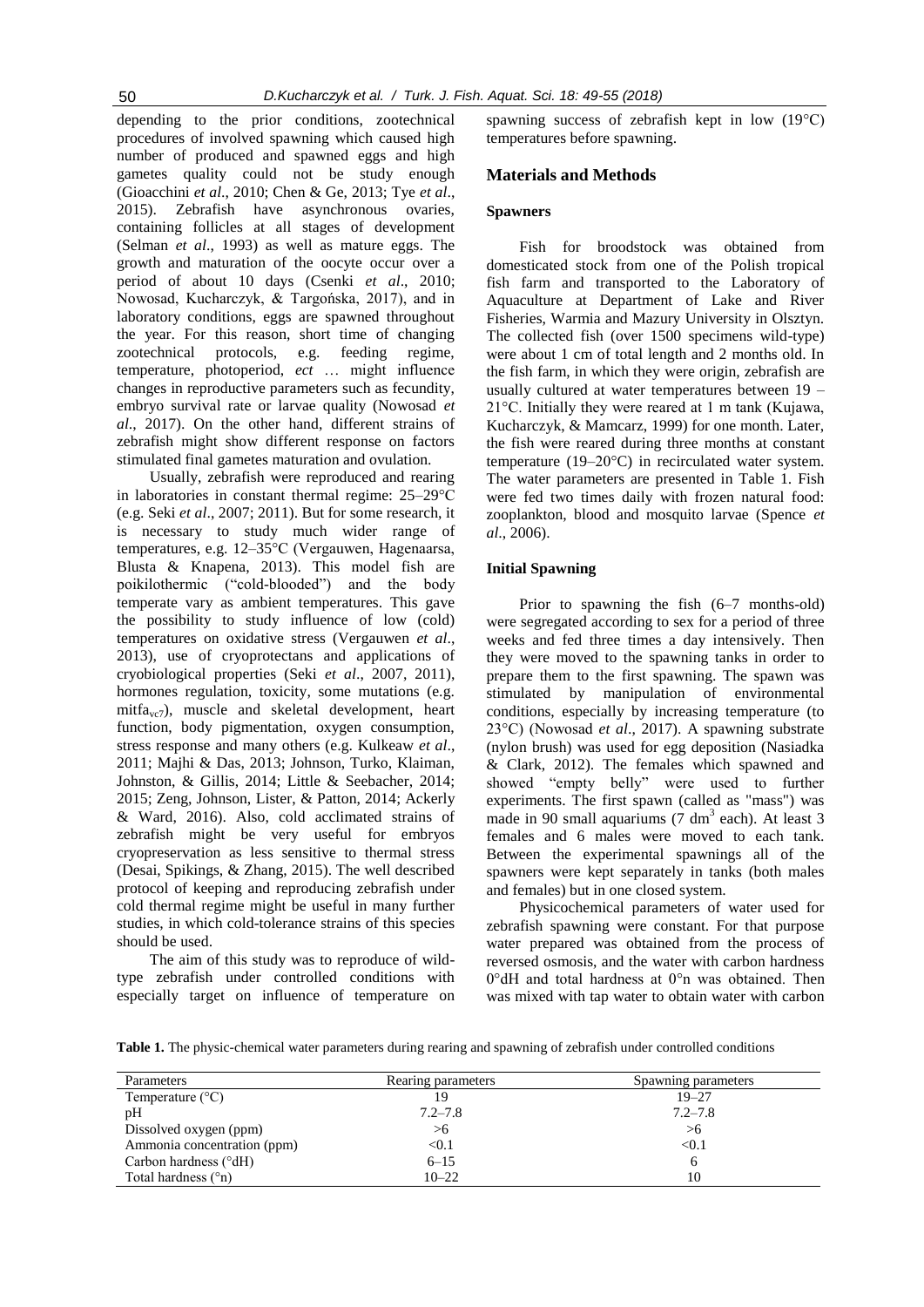hardness 6°dH and total hardness at 10°n (Table 1). The temperature of water in spawning tanks was usually 23°C (except experiment No. 1 and 2). All fish, except in experiment 2, were kept at 19°C between the spawning acts. On the bottom of the tank spawn grilles with mesh size of 5 mm were placed. The tanks were aerated. The spawning tanks were placed in photoperiod 12L: 12D. Three times a day the tanks were checked whether spawning took place (one, six and eleven hours after lights witch on). After completed spawning the fish were caught.

## **Experiment 1**

The first experiment investigated the influence of the temperature (19, 23 and 27°C) of water in which fish were kept before spawning on the results of spawning. For that purpose two sets of fish (10 reproductive coupe each: 1 female and 2 males) were used. Spawners were placed in the late afternoon into the small tanks  $(7 \text{ dm}^3 \text{ each})$ . A spawning substrate (nylon brush) was used for egg deposition (Nasiadka & Clark, 2012). On the bottom three glass Petri dishes were placed for eggs collection. Spawning usually began on the next (or second) day around dawn and lasted from one to four hours at early morning. The pairs were removed immediately after completed spawning. When the embryos were at eyed-egg-stage (black pigment in embryos eyes are visible) the survival of embryos were counted (live embryos x 100%/ total number of embryos). The water parameters are present in Table 1.

#### **Experiment 2**

The second experiment investigated the influence of the temperature (19, 23 and 27°C) of water in which fish were kept by 10-days before spawning on the results of spawning. For that purpose two sets of fish (10 reproductive coupe each: 1 female and 2 males) were used in each temperature. Spawners were placed in the late afternoon into the small tanks  $(7 \text{ dm}^3 \text{ each})$ . After completed spawning the procedure was the same as in experiment 1.

## **Experiment 3**

The third experiment the investigation of the influence of males number per female on spawning results. For this reason 1, 2, 3, or 4, males together with one female were moved to the spawning tanks (7dm<sup>3</sup> each). Spawning temperature was 23°C. After completed spawning the procedure was the same as in experiment 1. Experiment was made in triplicate.

#### **Experiment 4**

In the fourth experiment the investigation concerned the duration of the most appropriate period between spawning from the breeding perspective. For

that purpose 10 reproductive completes (2 male and 1 female) that successfully completed the first spawning were moved 20, 30, 40 and 60 days to spawning tanks (7 dm<sup>3</sup> ). Spawning temperature was 23°C. After completed spawning the procedure was the same as in experiment 1.

## **Experiment 5.**

The aim of the fifth experiment was the investigation the effect of consecutive spawning acts on the number of obtained larvae. For that purpose 10 reproductive completes (2 male and 1 female) were used. Spawners were placed in the late afternoon into the small tanks (7 dm<sup>3</sup> each). Spawning usually began on the next (or second) day around dawn and lasted from one to four hours at early morning. The spawning completes were removed immediately after completed spawning. Every 20 days they were moved to spawning tanks again. After completed spawning the procedure was the same as in experiment 1.

## **Statistics**

The obtained results were analyzed statistically. The differences in the number of embryo survival rates and 7–day–old larvae between groups in individual experiments were processed by variance analysis and Tuckey's post-hoc test at significance level of 5%. The correlation between the number of larvae and the consecutive spawning as well as intervals between individual spawning acts and number of pairs were subjected to regression analysis.

## **Results**

Whatever type of experiment was conducted the percentage of ovulating females was high, ranging from 90% (at least) to 100%, usually 100%.

The different temperatures during spawning of zebrafish showed evidence influence of embryo survival. When the spawnings were occurred at 23°C, the highest survival rate (over 80%) was noted (Figure 1). The lowest survival was observed at highest tested temperature (27 °C), where the difference between keeping and spawning temperatures was 8°C. The embryos mortality dynamics showed, that many of them died (stay white and not-transparent) during first 24 hours of incubation. Any other reason of dyeing embryos was observed.

It was also showed that the level of temperature, in which spawners were kept before spawning act is important for the number of obtained viable embryos (Figure 2). Keeping the fish at the higher of the tested temperatures (27°C) had a significant influence on decreasing the numbers of embryo survival (0%) as compared to the results obtained when the fish before spawning were kept in water at  $23^{\circ}$ C ( $\sim$ 40%) and  $19^{\circ}$ C (~80%).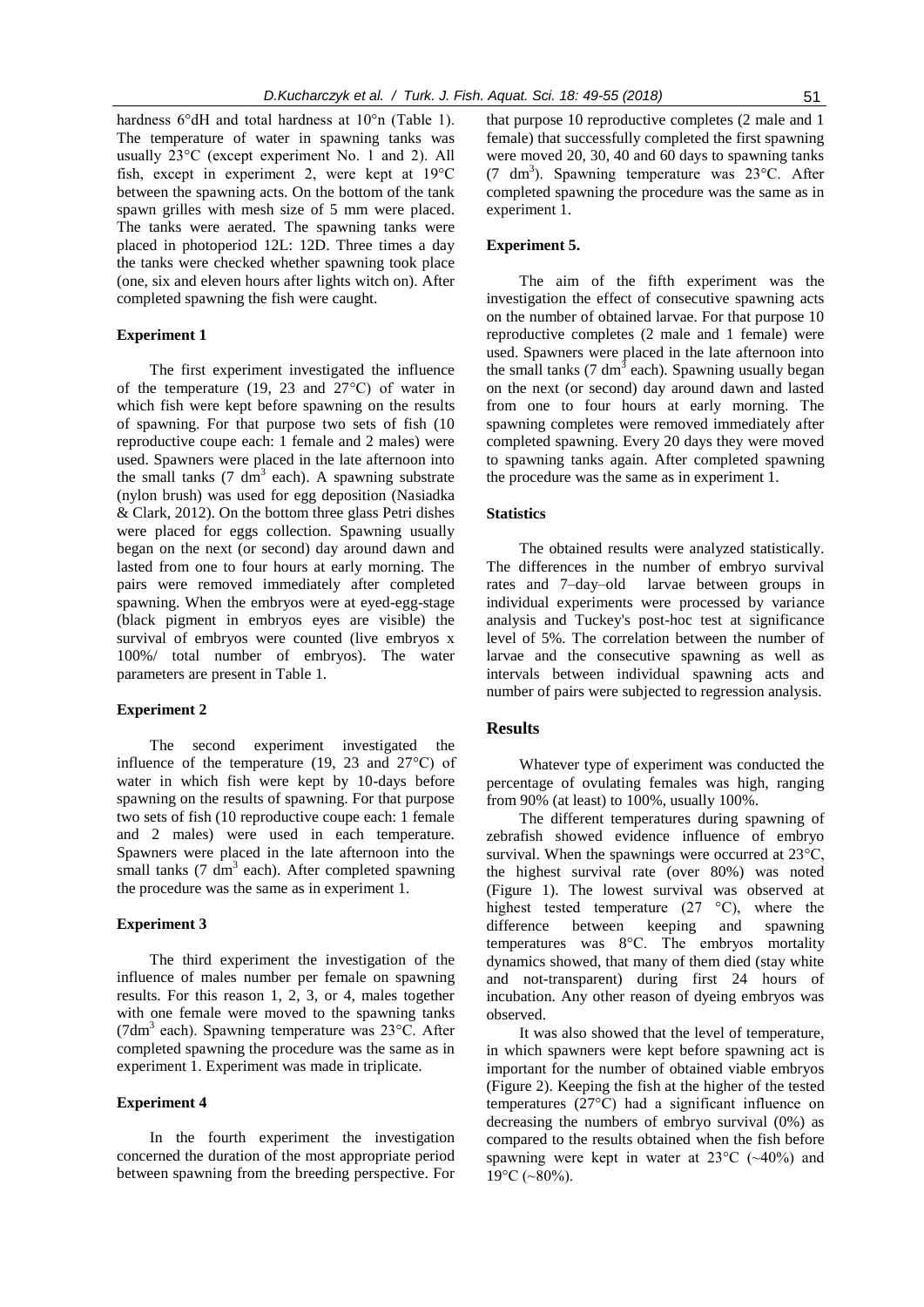The results of the influence of number of males in spawning complete on embryo survival are presented in Figure 3. The highest embryo survival rates were observed when the minimum numbers of males were 2. The higher number of males per female did not influenced on obtained results.

Figure 4 presents the embryo survival obtained from spawning acts, performed at fixed time intervals (after 20, 30, 40 and 60 days) from the first (mass) spawning. It was demonstrated that the interval between individual reproductive acts in case of zebrafish kept at 19°C should be from 20 to 40 days. Keeping the fish longer than 40 days before consecutive spawning resulted in a significant decrease of the embryos survival.

Zebrafish spawners produced viable gametes during seven following spawns (Figure 5), including the first-mass spawning. There was any decreasing in embryo survival during the following spawns.

During all the experiments no spawners mortality was recorded.

### **Discussion**

The industrial catching of ornamental fishes from the wild influenced their significant decline (Raghavan *et al*., 2007). The main problem is that in many cases the collection of fish from the wild is



**Figure 1**. The relationship between water temperature during zebrafish spawning and embryos survival rates. Before experiment fish were kept at 19°C.



**Figure 2.** The relationship between water temperature of keeping zebrafish spawners before spawning and embryos survival rates.



rates.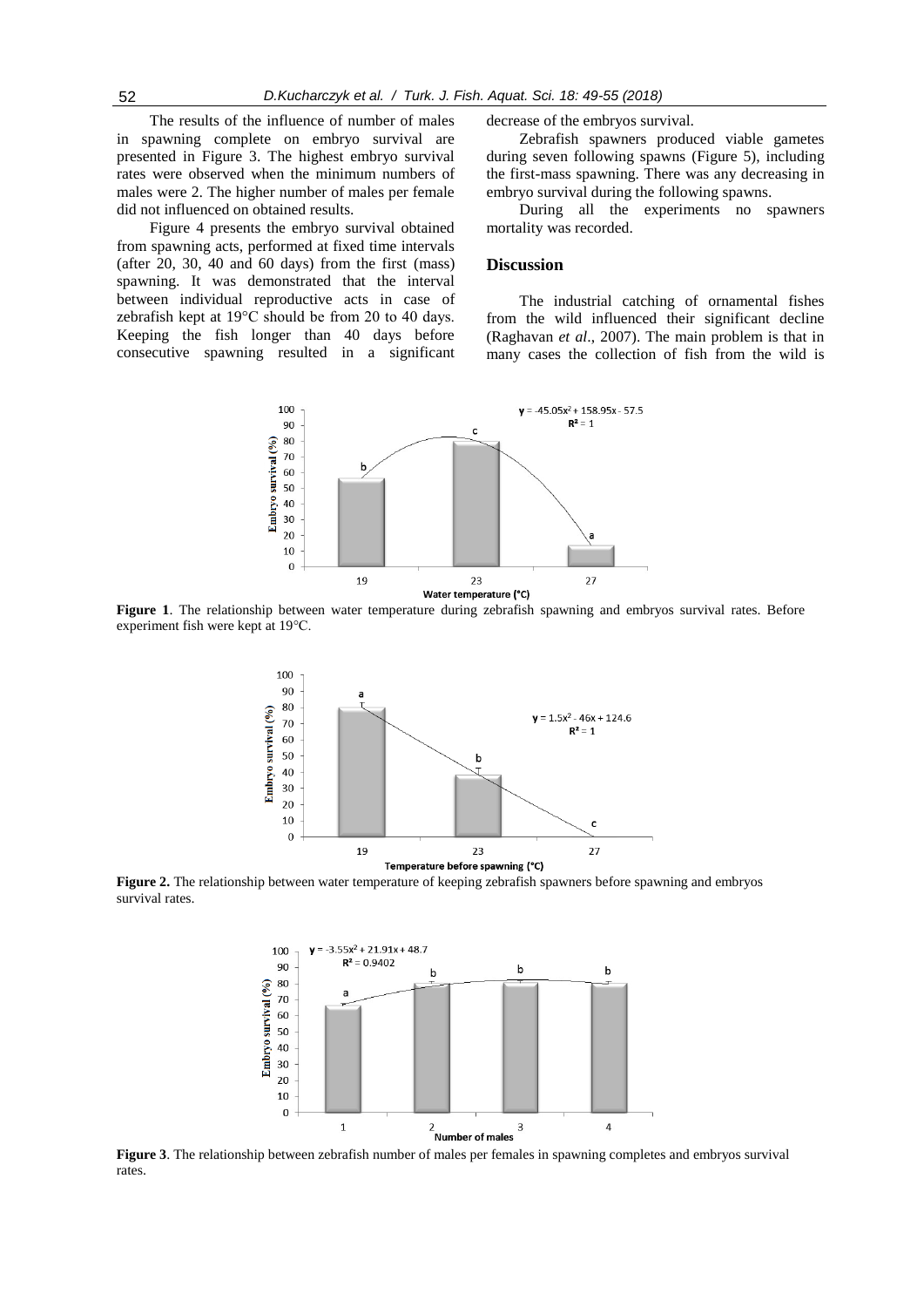

**Figure 4**. The relationship between period of following spawning acts of zebrafish and embryos survival rates.



**Figure 5.** The results of zebrafish embryos survival in the following spawns of the same fishes.

cheaper than their breeding in captivity. On the other hand spawn of wild fish is more difficult in captivity than cultured ones. This situation should be changed by fish domestication (Balon, 2004). Many aquarium fishes were spawned in captivity after manipulation of environmental conditions only (Kucharczyk *et al*., 2008). The same situation was noted in the case of zebrafish, where stimulation by environmental factors (water temperature and photoperiod) was enough for stimulation of final maturation of gametes.

In modern aquaculture obtaining high quality gametes, which allows both obtaining the required number of larvae for initial rearing and planning of production, is one of the most important problems which should be solved. It is also highly important from the economic perspective. This applies not only to fishes reared for consumption but also other fish including the decorative, aquarium and model laboratory species. Numerous factors influence the effects of reproduction, which are in this study understood as spawning and obtaining a specific number of larvae from the spawn. They include, among others, the fish diet and environmental conditions. According to Brooks *et al*. (1997) the differences between species in the observed influence of environmental conditions on effectiveness of fish reproduction and quality of gametes produced by them were described. In some cases the environmental conditions which the spawners are kept in can also affect offspring rates of survival and growth as well as the resistance to stress (Brooks *et*  *al*., 1997; Targońska, 2007; Nowosad *et al*., 2017).

The results of studies indicate that keeping spawners of wild-type zebrafish in excessively high temperature and for excessively long intervals between consecutive spawning actions can significantly influenced on effects of reproduction. It was demonstrated that during selection of reproducers to the spawning stock the number of completed spawning actions and the time between them should also be considered. The results presented in this study fill the information gap concerning biotechnology of model, laboratory and aquarium fish reproduction, which is quite significant also for species highly popular in aquaculture and for economic point of view (Hakuć-Błażowska *et al*., 2009) during this species culture.

In Bangladesh wild zebrafish live at temperature between 16.5 and 33°C. The reproduction is correlated with food availibity and may be occurred in different temperatures (Spence *et al*., 2006). Data from controlled laboratory experiments (Cortemeglia & Beitinger, 2005; Schaefer & Ryan, 2006) indicate that zebrafish have a maximal thermal tolerance range of 6.7–41.7°C, which puts them in a similar class with one of the most eurythermal fish species known. It is important to note that the ranges of tolerance in both studies variants in present work (experiment 1 and 2) were strongly influenced by acclimation temperature. In other studies it was showed that fish which are acclimated for a period of time at lower temperatures can extend their lower temperature tolerance further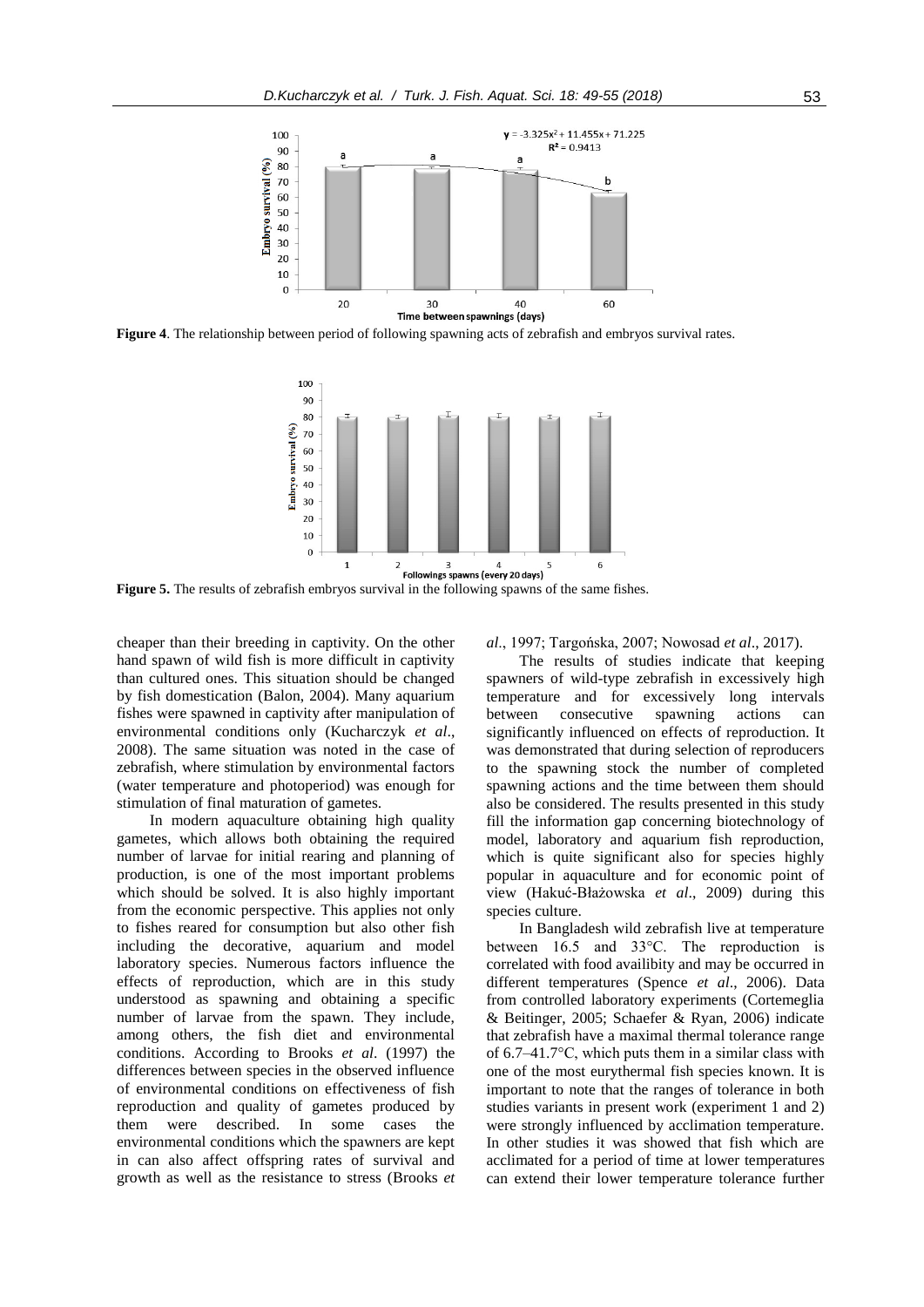than fish acclimated to higher temperatures (Cortemeglia & Beitinger, 2005; Schaefer & Ryan, 2006). The accumulation of negative influence of high water temperature in which spawners were kept was also found in case of the studied species of tetras: neon and Buenos Aires tetra (*Hyphessobrycon anisitsi* Eigenmann, 1907), when extended keeping of fish in water at 25°C caused a decrease in the number of offspring (Kucharczyk *et al*., 2008). The influence of water temperature on reproductive capability has been described for many fish species (Kraak & Pankhurst 1996). A similar relation between the temperature at which the spawners were kept before reproduction and survival of the embryos and larvae was observed in case of *Menidia beryllina* (Cope, 1867) (Hubbs & Bryan, 1974).

In present study the period between following spawning acts which occur  $20 - 40$  days influenced on high embryo survival. Longer time between spawn resulted with lower embryo survival. In zebrafish, the growth and maturation of the oocyte occur over a period of about few days to 10 days at temperature about 27°C (Wang & Ge, 2003a, b; Csenki *et al*., 2010; Gioacchini *et al*., 2010). It might suggests that in lower temperature (19°C) in present study elongated a period of oocyte maturation.

In aquarium fishes the period in which females might produce viable eggs are different. The viable offspring of zebrafish can be obtained during all tested sequenced spawning acts. A different situation was noted in some Characidae, i.e. Buenos Aires tetra (Kucharczyk *et al*., 2008), where during further reproduction  $(5 - 7)$  spawn), the eggs were laid but hatched larvae were not obtained.

In conclusion, the present study shows, that it is possible to obtain high quality oocytes from zebrafish kept at low (19°C) temperature. Keeping breeders at such temperature conditions gives the possibility to obtain viable and high quality of eggs for several spawnings following 20 – 40 days each.

## **Acknowledgements**

This study was partially supported by the projects: "Innovations in finfish aquaculture with special references to reproduction" (InnovaFish), Operational Programme Sustainable Development of the Fisheries Sector and Coastal Fishing Areas 2007- 2013 (OR14-61724-OR1400003/09/10/11 ).

## **References**

- Ackerly, K.L. & Ward, A.B. (2016). How temperatureinduced variation in musculoskeletal anatomy affects escape performance and survival of zebrafish (*Danio rerio*). *Journal of Experimental Zoology*, 325A, 25– 40. http://dx.doi.org/10.1002/jez.1993
- Balon, E.K. (2004). About the oldest domesticates among fishes. *Journal of Fish Biology*, 65 (Suppl. A), 1–27. http://dx.doi.org/10.1111/j.0022-1112.2004.00563.x

Brooks, S., Tyler, C.R., & Sumptem, J.P. (1997). Egg

quality in fish: what makes a good egg? *Reviews in Fish Biology and Fisheries,* 7, 387–416.

- Chen, W., & Ge, W. (2013). Gonad differentiation and puberty onset in the zebrafish: evidence for the dependence of puberty onset on body growth but not age in females. *Molecular Reproduction and Development*, 80, 384–392. http://dx.doi.org/10.1002/mrd.22172
- Cieśla, M., Jonczyk, R., Gozdowski, D., Śliwinśki, J., Rechulicz, J., & Andrzejewski, W. (2014). Changes in ide *Leuciscus idus* (L.) females' reproductive parameters after stimulation with carp pituitary homogenate (CPH) and Ovopel: the effect of domestication? *Aquaculture International*, 22, 77–88. http://dx.doi.org/10.1007/s10499-013-9668-z
- Cortemeglia, C. & Beitinger, T.L. (2005). Temperature Tolerances of Wild-Type and Red Transgenic Zebra Danios. *Transactions of the American Fisheries Society*, 134(6), 1431 – 1437. http://dx.doi.org/10.1577/T04-197.1
- Csenki, Z., Zaucker, A., Kovács, B., Hadzhiev, Y., Hegyi, A., Lefler, K.-K., … Müller, F. (2010). Intraovarian transplantation of stage I-II follicles results in viable zebrafish embryos. The Internationa Journal of Developmental Biology 54: 585 – 589. http://dx.doi.org/10.1387/ijdb.082786zc
- Dai, Y.-J., Jia, Y.-F., Chen, N., Bian, W.-P., Li, Q.-K., Ma, Y.-B., Chen, Y.-L., & Pei, D.-S. (2014). Zebrafish as a model system to study toxicology. *Environmental Toxicology and Chemistry*, 33, 11–17. http://dx.doi.org/10.1002/etc.2406
- Desai, K., Spikings, E., & Zhang, T. (2015). Short-Term chilled storage of zebrafish (*Danio rerio*) embryos in cryoprotectant as an alternative to cryopreservation. *Zebrafish* 12(1), 111–120. http://dx.doi.org/10.1089/zeb.2013.0961
- Gioacchini, G., Maradonna, F., Lombardo, F., Bizzaro, D., Olivotto, I., & Carnevali, O. (2010). Increase of fecundity by probiotic administration in zebrafish (*Danio rerio*). *Reproduction*, 140, 953–959. http://dx.doi.org/10.1530/REP-10-0145
- Hakuć-Błażowska, A., Kupren, K., Turkowski, K., Targońska, K., Jamróz, M., Krejszeff, S., … Kucharczyk, D. (2009). Comparison of economic effectiveness of applying different hormonal preparations for reophile cyprinid fish reproduction stimulation based on the example of asp *Aspius aspius* (L.) and ide *Leuciscus idus* (L.). *Polish Journal of Natural Sciences*, 24(4), 224–234.
	- http://dx.doi.org/10.2478/v10020-009-0021-y
- Hubbs, C. & Bryan, C. (1974). Effect of parental temperature experience on thermal tolerance of eggs of Menidia audens. In: The Early Life History of Fish. Blaxter JHS, (eds), pp. 431–435. Springer-Verlag, Berlin.
- Johnson, A.C., Turko, A.J., Klaiman, J.M., Johnston, E.F., & Gillis, T.E. (2014). Cold acclimation alters the connective tissue content of the zebrafish (*Danio rerio*) heart. *Journal of Experimental Biology,* 217, 1868–1875.
	- http://dx.doi.org/10.1242/jeb.101196
- Kraak, G.V.D. & Pankhurst, N.M. (1996). Temperature effects on the reproductive performance offish. In: Global Warning: Implications for freshwater and marine fish. Woods CM and McDonalds DG (eds), Cambridge University Press, pp. 159–176.
- Kucharczyk, D., Targońska, K., Prusińska, M., Krejszeff,